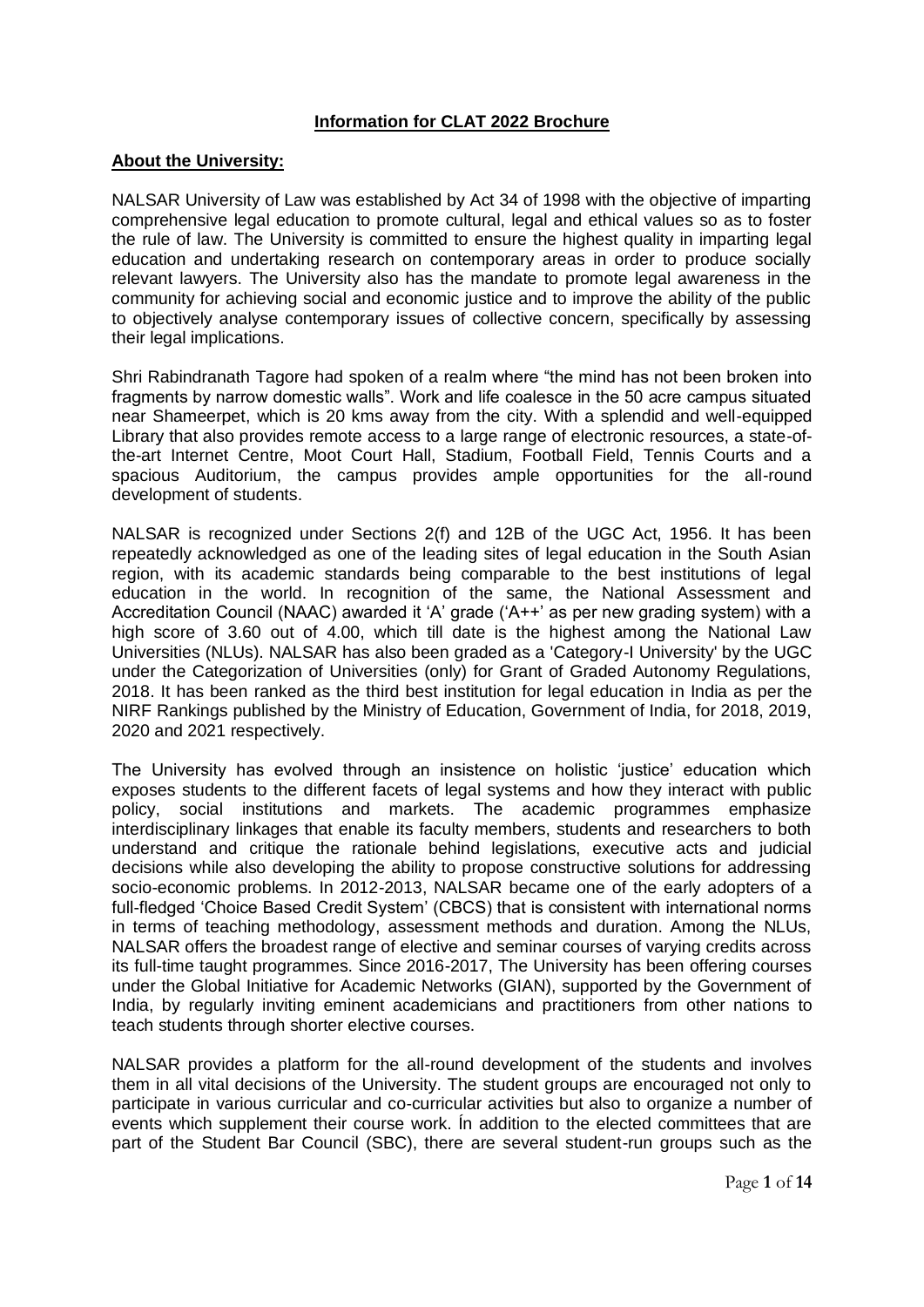'Public Policy Group', 'Lecture Series on Constitutionalism', 'Nyaya Forum on Courtroom Lawyering', 'NALSAR Legal Aid Group', 'Savitribai Phule Intersectional Studies Circle' and the 'Technology Law Forum' among other which are presently active.

In order to enhance the digital presence of the University, the 'NALSAR University of Law' Youtube Channel has been disseminating legal knowledge to a wider audience. It is regularly updated by uploading recordings of guest lectures as well as sessions that are part of conferences, workshops, training programmes and some of the visiting elective courses. As of now, there are more than 500 videos available on this channel in the public domain and many more videos created by NALSAR are hosted on different Learning Management Systems such as SWAYAM. The NALSAR website is also the most visited website among the NLUs, as per the 'Alexa-Amazon Web Services Ranking'.

NALSAR students also organize two Annual Moot Court Competitions (devoted to Constitutional Law and Public International Law respectively), an annual Debating Championship, a Quizzing Festival, a Literary Festival and a number of other interinstitutional activities throughout the academic year. These competitions witness participation from educational institutions located all over the country. Since its inception, teams from NALSAR have participated in and won accolades in several national and international moot competitions.

Our Graduates have made a mark in career paths such as litigation, judicial services, teaching, research, social advocacy, international organizations and transactional lawyering among other fields. Commercial Law Firms, Corporate Houses, Public Sector Undertakings (PSUs) and Government Agencies have been regularly coming for the campus recruitments and many of them offer lucrative salaries to our graduates. In the long-run, it is important for us to ensure that even though our graduates pursue different lines of work, they do so with integrity, professionalism and a commitment to social justice.

In the past, our graduates have been awarded several prestigious scholarships to pursue higher studies such as the Rhodes Scholarships, Gates Cambridge Scholarship, Commonwealth Scholarships, Felix Scholarship, Leiden Gold Scholarship, Thomas Buergenthal Scholarship, the Inlaks Scholarship and the Hirani Foundation Scholarship. Beginning from 2012-2013, around 40 students have secured the Aditya Birla scholarship that is awarded to incoming students and supports the remainder of their tertiary education.

## **5-Year B.A., LL.B. (Hons.):**

The 5-year integrated B.A., LL.B. (Hons.) programme is on offer for persons who have successfully completed 12 years of school education. To complete it, students are required to accumulate 200 credits through a combination of mandatory and elective courses. Foundational courses in History, Political Science, Economics, Sociology and English have to be completed within the first two years of study. In addition, students are required to earn nine credits by choosing from a vibrant list of social science seminars offered by full-time and visiting faculty members. All the law courses that the Bar Council of India (BCI) requires to be compulsorily pursued have been designated as mandatory courses. In addition to these, the University has designated 'Law and Poverty' and 'Law of Intellectual Property' as mandatory courses.

If the compulsory component of the programme is shaped by what the regulator and the university considers every student must learn; the elective part of the programme is totally driven by the choices of students. Students can design their own customised coursework by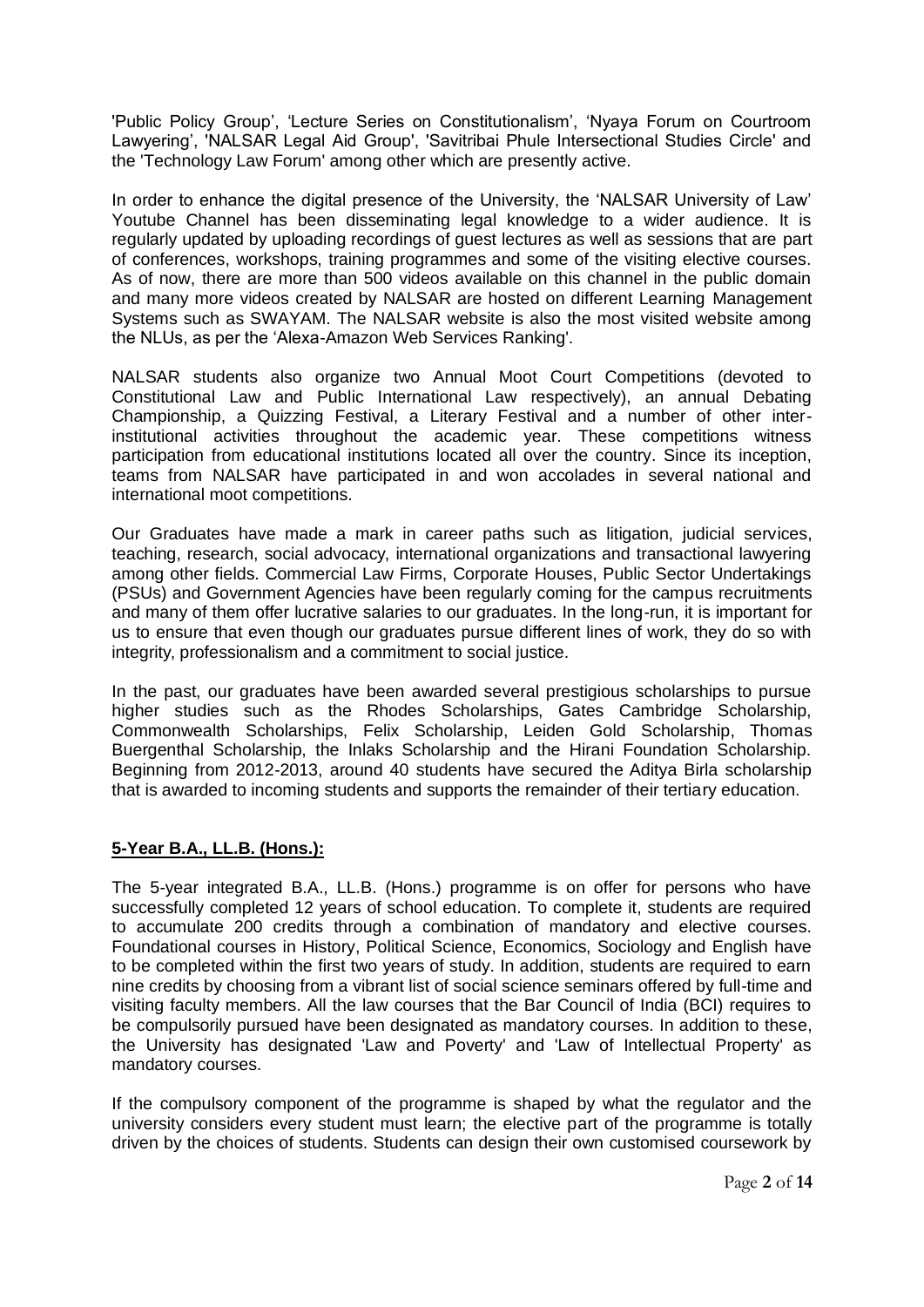choosing among a diverse basket of elective, seminar and clinical courses. While the elective courses are largely based on the subject expertise of the faculty, the seminar courses adopt participatory methods and the clinical courses allow for more hands on learning in areas that are connected to the demands of legal practice.

Beginning with the academic year 2012-2013, the university has proactively pursued policies which have enhanced the flexibility in a Choice Based Credit System (CBCS). The University has not limited its scholastic invitations to mainstream academics but has drawn from all sources of learning across disciplines and sectors. Thus, along with courses such as 'Regulatory Governance', 'Comparative Constitutional Law' or 'Justice in the Anthropocene', courses bearing titles such as 'Learning by Performance', 'Documentaries as Evidence' and 'Toolbox for Maximum Lawyering' have also been offered in recent academic years.

In order to ensure that student choice is not hindered by scheduling decisions, the University notifies a comprehensive list of courses to students before the start of each semester and seeks their preferred combination before finalizing the schedule. This preliminary survey allows the final schedule to be made after accounting for student preferences and permits unconventional combinations to be created. While there are a minimum number of credits that needs to be accumulated, there is no upper limit on what each student might eventually gather through five years of undergraduate study. The possibility of accumulating additional credits allows each student to be evaluated on their strengths as the CGPA is calculated on the best 200 credits.

Every mandatory course requires each student to undertake a certain quantum of research and writing through different kinds of assignments, which are to be submitted in a staggered manner through the semester. The assignments have been created to enable every kind of intelligence to flourish. A project bidding system allows students to choose the kind of research project they wish to undertake for each course.

The range and depth of the Choice Based Credit System (CBCS) in place at NALSAR can be appreciated from the following illustrative list of courses offered during the previous academic years:-

## **Elective Courses**

- $\triangleright$  A Theory of Law and Meaning
- ➢ Access to Knowledge, Intellectual Property & Human Rights
- ➢ Acontextual Lawmaking: The Curious Case of India's Land Laws
- ➢ Advanced Course in Patents
- ➢ Affirmative Action and the Constitution of India
- ➢ Agriculture Law and Policy: Selected Themes
- ➢ Agroecology and Law: Themes and Perspectives
- ➢ Ambedkar's Preamble: A Secret History of the Constitution of India
- ➢ Ancient Greek Jurisprudence And Its Relevance To Modern Society
- ➢ Animal Protection Laws and Policies Clinic-1
- ➢ Animal Protection Laws and Policies Clinic-2
- ➢ Anti-Drug Laws' in India : an Exclusive Practical Approach
- ➢ Approaching Nationalisms: Origins and Forms
- ➢ Applied Jurisprudence
- ➢ Aviation Law
- $\triangleright$  Banking and Finance Laws
- ➢ Beyond Constitutionality
- ➢ Biotech & Software Patents in the US.
- ➢ Capital Markets and Securities Regulation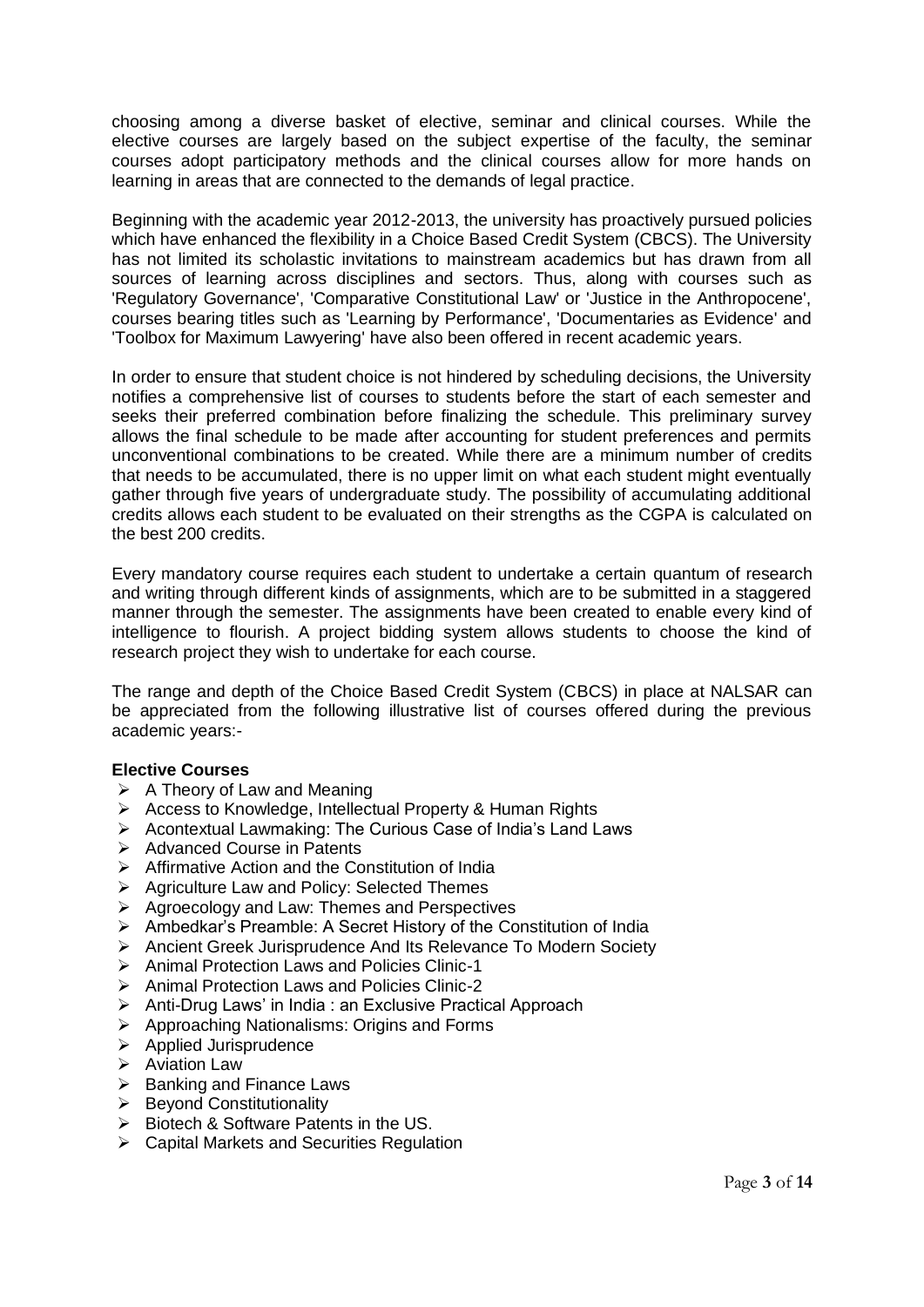- ➢ Challenges to Copyright Law in 21st Century India
- ➢ Civil Remedies
- ➢ Civil Litigation and Arbitration: A Primer
- $\triangleright$  Climate Change Law and Politics
- ➢ Climate Law and Anthropocene Justice
- ➢ Clinical Trial Ethics
- $\triangleright$  Commercial Equity and Trusts
- ➢ Commercial Remedies in the times of COVID-19
- ➢ Comparative Political Equality
- ➢ Comparative Constitutional Law
- ➢ Competition Law
- ➢ Constitutional Aspects of Taxation
- ➢ Constitutional Obligations Of Non-State Entities
- ➢ Constitutional Theory: Problems of Interpretation & Historicism in Modern Constitutions
- ➢ Consumer Justice In The ERA of Globalization
- ➢ Contemporary Themes in Data Governance in India
- ➢ Corporate Taxation
- ➢ Covidization & Contemporary International Law
- ➢ Creative Destruction: Changes in the Law of Commercial Insolvency Theory and Practice.
- ➢ Criminology and Penology
- ➢ Critical Family Law
- ➢ Cyber Laws, Crimes and Technologies
- ➢ Deconstructing the Public-Private Divide in Comparative Constitutional Law
- ➢ Defending Capital Punishment Cases
- ➢ Development Studies
- ➢ Developing a Reflective Approach to the Study and Practice of Law
- ➢ Digital Evidence Retrievals and Analysis Systems (DERAS)
- ➢ FEMA and Investment Laws
- ➢ Financial Aspects of Mergers & Acquisitions
- ➢ Foreign Exchange Management Act Laws & Practices
- ➢ Fractured Freedoms: Understanding Life in India's Margins
- ➢ Framing Legal Issues in Suits & Arbitration Proceedings
- ➢ From the Greeks to Post-modernism: Understanding the History of the Western Legal **Theory**
- ➢ Gender Dysphoria and Medical Jurisprudence
- ➢ Global Banking and Finance Law and Practices
- ➢ Global Internet Governance: Institutions, Issues and Methods
- ➢ Goods and Service Tax
- ➢ Health Law
- $\triangleright$  Insolvency and Winding up of Companies
- ➢ International Commercial Tax
- ➢ Intentional Peer Support
- ➢ Intellectual Property Rights and Competition Law
- ➢ International Human Rights Law
- ➢ International Humanitarian Law
- ➢ International Price Management: Laws and Paradigms
- ➢ International Law and Armed Conflict
- ➢ International Security Law
- ➢ International Taxation and Transfer Pricing
- ➢ Interpreting Trade Agreements: Impact for Nations or Business
- Intersections of grassroots advocacy and international human rights law
- ➢ Investment Treaty Law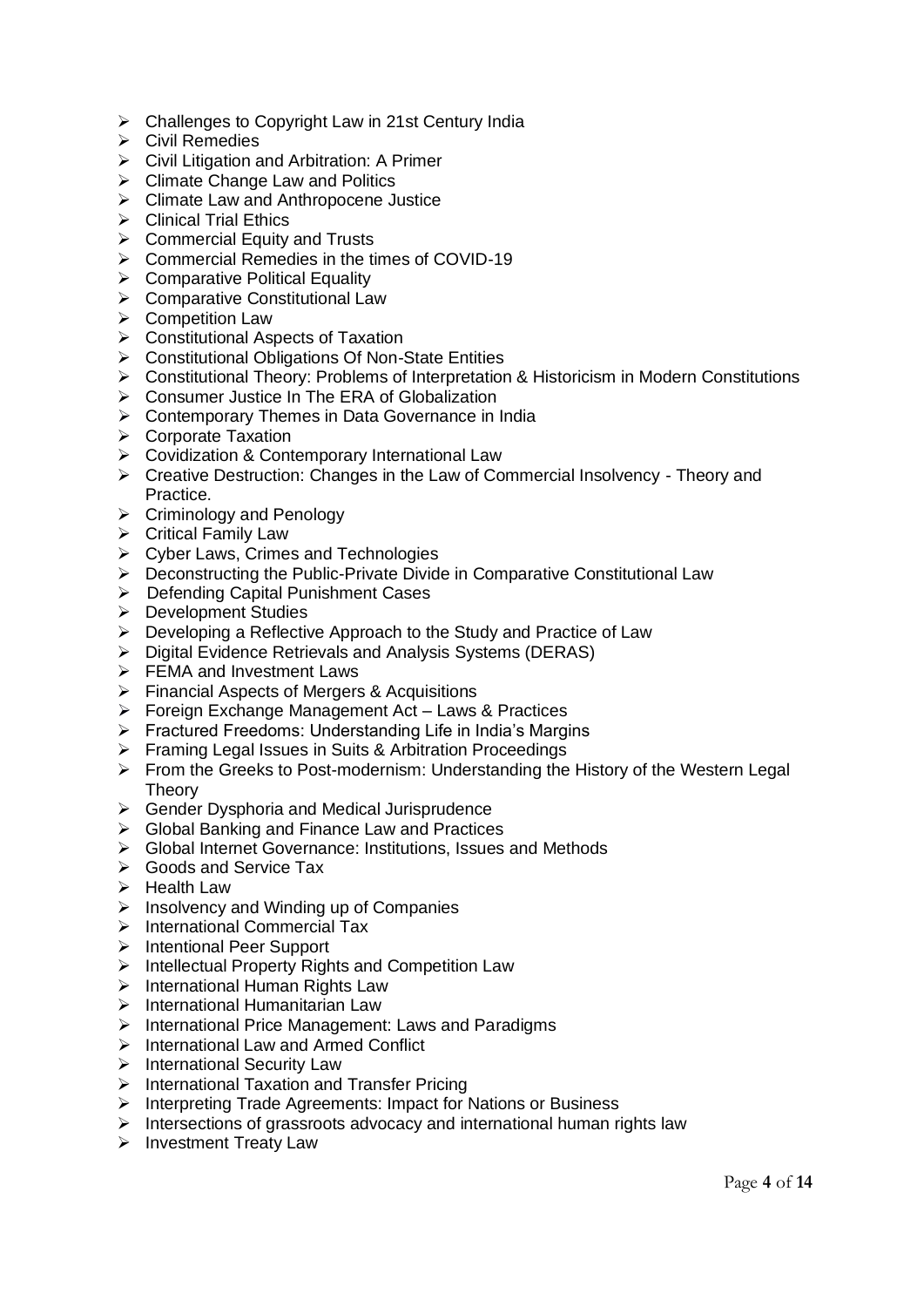- ➢ Judicial Process And Statutory Interpretation
- ➢ Land Laws
- ➢ Law of Aerospace and Defence Startups
- ➢ Law of Intellectual property in International Trade
- ➢ Law of Insolvency and Bankruptcy
- ➢ Law of Testamentary and Intestate Succession in India A Comparative Study Among Diverse Systems
- ➢ Law on Real Estates
- ➢ Law & Pop Culture
- ➢ Law & Poverty Clinic
- ➢ Law Relating to Sexual Harassment at the Workplace
- ➢ Laws regulating Investment Agreements
- ➢ Legal and Taxation aspect of M & A
- ➢ Legal Policy of Election Reforms
- ➢ LGBT Impact Litigation
- ➢ Life Cycle Of An Equity Investment Transaction
- ➢ Matrimonial Causes and Jurisdictional Conflicts
- ➢ Mergers & Acquisitions
- ➢ Mergers & Acquisitions and Corporate Restructuring
- ➢ Modern Insurance Law
- ➢ New and Old Peasant Movements in India: A comparison
- ➢ Overview of Patents
- ➢ Patent Analysis, Mapping, & Visualization systems (PAT Informatics)
- ➢ Patent and Trade Secret Litigation in India
- ➢ Peace Education Program
- ➢ Political Obligations
- ➢ Protection of Civil Liberties in India
- ➢ Protection of Minorities and Indigenous Peoples in International Law
- ➢ Re- Imagining Surveillance
- ➢ Reading and Writing for Academia
- ➢ Recent Developments in Commercial Dispute Resolution in India
- ➢ Recruitment to Termination: Practical Insights into Labour & Employment issues
- ➢ Regulatory Governance
- ➢ Remote Sensing for Legal and Regulatory Support
- ➢ Securities Regulation in India: IPOs and QIPs
- ➢ Security, Conflict & HR
- ➢ Socio–Economic Offences
- ➢ Space Law and Contemporary Issues
- $\triangleright$  Specific Relief and Law of Injunctions
- ➢ Sports Law
- ➢ Statistics for Lawyers
- ➢ Suffering
- ➢ Taxation of Structured Funds
- ➢ Technology and Law
- ➢ Telecom Laws, Policies and Regulation
- ➢ The Death Penalty in India: Law, Practice, and A Search for Consistency
- ➢ The History, Philosophy, Economics and Politics of Basic Income
- ➢ The Right to Privacy in India: Structure and Scope
- ➢ Theory and Practice of Animal Laws in India
- ➢ Thinking About Equality
- ➢ Toolbox for 'Maximum' Lawyering
- ➢ Transactional Aspects of IP
- ➢ Transfer Pricing and Taxation of Digital Economy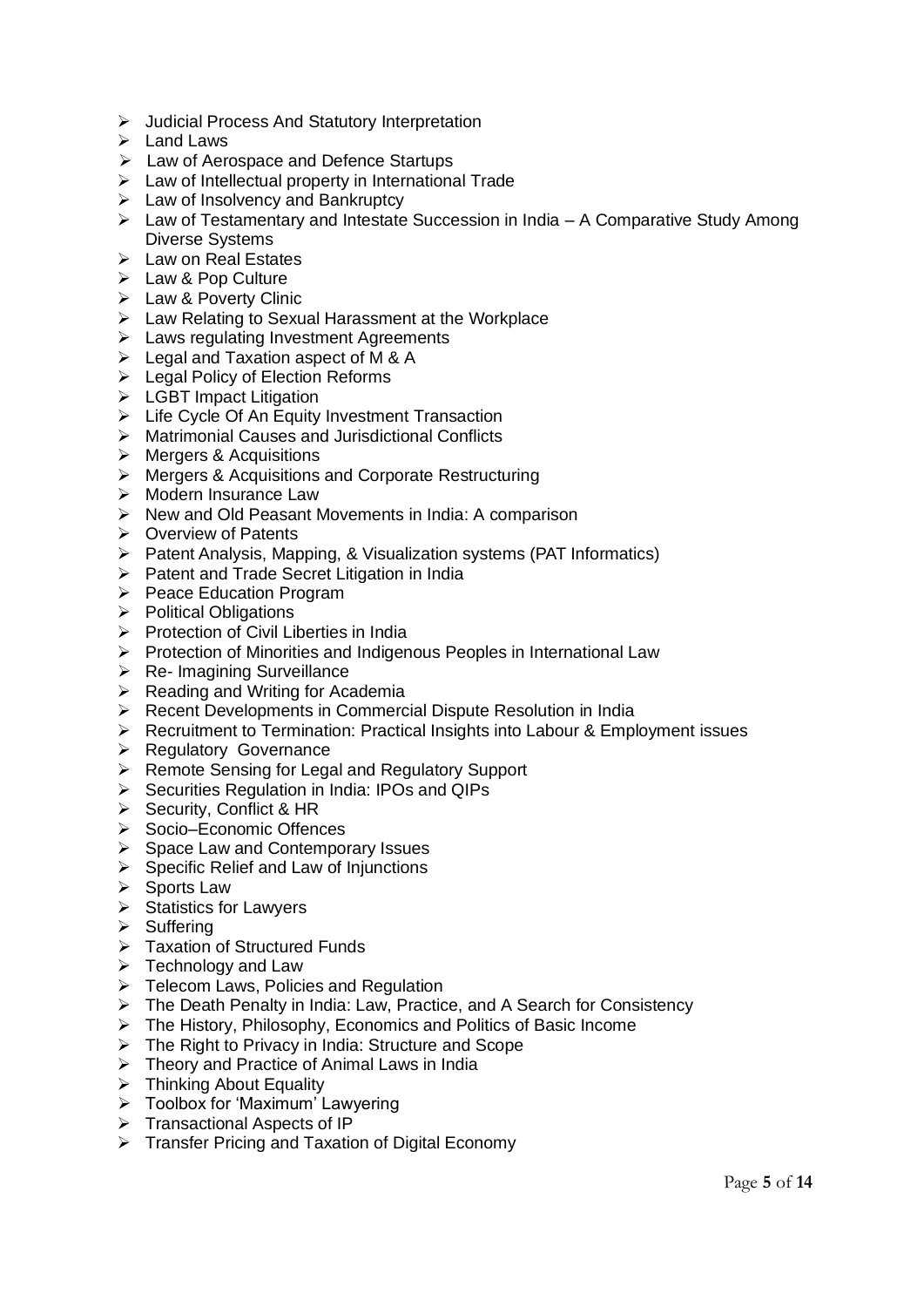- ➢ Understanding Regulation
- ➢ Uniform Civil Code
- ➢ International Commercial Tax
- ➢ Developing a Reflective Approach to the Study and Practice of Law

#### **Seminar Courses in Law**

- ➢ An Inquiry Into Transgender Issues In USA & India
- ➢ Bio-Safety Laws
- ➢ Bribery and Anti-Corruption Law
- ➢ Child Protection and Juvenile Justice
- ➢ Cine-Politics in India
- ➢ Colonial Economy: 1757-1947
- ➢ Comparative Study of the Behavior of Supreme Court Judges (US and India)
- ➢ Commons, Communities and Climate Change
- ➢ Contemporary Defence Laws & Policies in India
- ➢ Cooperative Negotiation: Theory and Skills
- ➢ Caste and Political Mobilization in India
- ➢ Cyber Crimes-Law, Policy & Regulation
- ➢ Defence & Security Laws
- ➢ Democracy and Development: A view from India and the Global South
- ➢ Democracy and Elections
- ➢ Discourses (and Counter Discourses) on Disadvantaging Bi/Multilinguality
- ➢ Dispute Resolution and Advanced Mediation
- $\triangleright$  Entrepreneurship and the Law
- ➢ Environmental Justice: Stories and Struggles
- ➢ Framing Fundamental Rights: Constituent Assembly Debates
- ➢ Gender and Labour
- ➢ Global Economic Challenges
- ➢ Hindu & Islamic Legal Systems
- ➢ Horizontality in Comparative Constitutional Law
- ➢ Ideology and Cultural Context in Colonial India
- ➢ Indian Competition Law
- ➢ Interdisciplinary Studies on the Indian Legal System
- ➢ International Commercial Arbitration
- ➢ International Dispute Settlement Laws
- ➢ International Investment Law
- ➢ International IP Law
- ➢ International Protection of Minorities
- ➢ International Trade Laws
- ➢ Interrogating The Idea Of Justice
- ➢ Into the Colonial and Out of It: Caste, Gender and Other Subject Positions.
- ➢ Is Labour Law Dead?
- ➢ Labour Rights and Constitutions: A Comparative Constitutional Perspective
- ➢ Land Rights and Tribal: Facts, Acts and Issues
- ➢ Language Conflict and Language Rights
- ➢ Language, Democracy and National Identity in India
- ➢ Law on Non-discrimination in Employment in India
- ➢ Law & Technology
- ➢ Law and Politics
- ➢ Law and Religion
- ➢ Law of Aerospace and Defence Startups
- ➢ Law of Environment and Health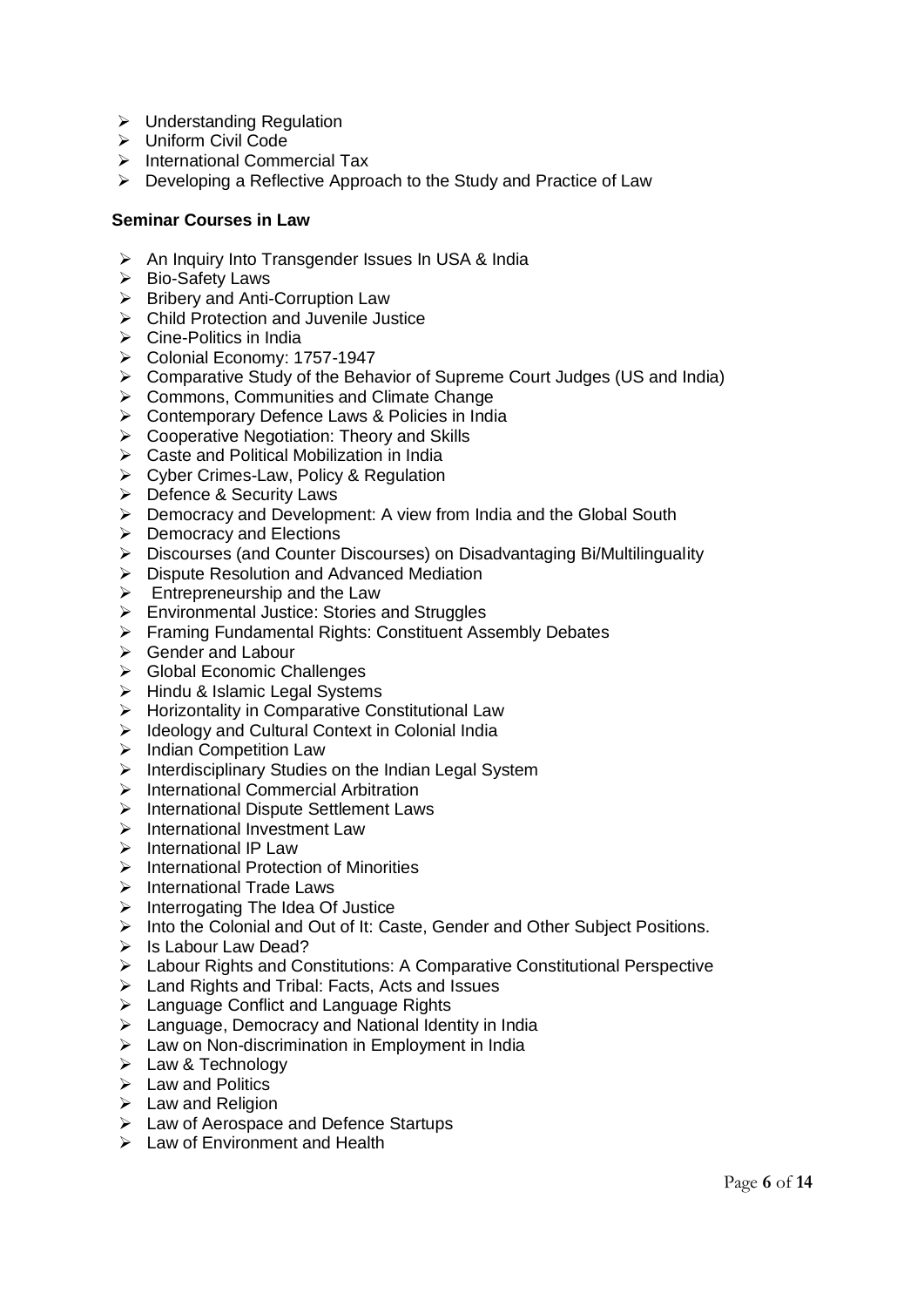- ➢ Legal Personhood
- ➢ Locating Equity in the Pronouncements of Equity Courts
- ➢ Marriage: Is it An Economic Arrangement?
- ➢ New & Emerging Technologies : Legal Challenges
- ➢ Mediation and Conflict Resolution
- ➢ Policy Issues in India: A Holistic Approach for Prospective Practitioners
- ➢ Political Economy of Crime, Punishment and Prison
- ➢ Politics of Penal Systems
- ➢ Public-Private Partnership
- ➢ Reading Marxism, Society and Law
- ➢ Regulation of Financial Services
- ➢ Religion and Secular Theologies
- ➢ Religion, Caste, Gender and the Secular Legal Order
- ➢ Selected Themes in Economics and International Relations
- ➢ Sentencing: Law, Policy and Practice
- ➢ Sentencing Law, Polities and Issues
- ➢ Social Conflicts and Conflict Resolution in India
- ➢ Spontaneous Order, Law, and Liberty: An Introduction to Friedrich Hayek's Legal Philosophy
- ➢ State, Criminal Justice System and Individual Liberty
- ➢ Strategic Diversity and Law
- $\triangleright$  Strict Liability in Criminal Law
- ➢ Structuring and Restructuring of Family Forms and Family Law in Globalizing World
- ➢ The Legal Philosophy of Jürgen Habermas
- ➢ Traditional Knowledge And Intellectual Property Rights
- $\triangleright$  Use of Force, Collective Security, and Peace keeping in International Law
- ➢ Uniform Civil Code and Personal Laws
- ➢ Water Disputes Law

#### **Social Science Seminars**

- ➢ Agricultural Policy & Sustainable Development
- ➢ Agricultural Policy And Natural Resource Management
- ➢ Approaching Nationalism
- ➢ Basics of Academic Writing
- ➢ Caste and Political Mobilization in India
- ➢ Critical Understanding Of Gandhi
- ➢ Citizenship and Belonging: Politics of Inclusion and Exclusion
- ➢ Citizenship State and Democracy
- ➢ Commons, Conservation, Poverty and the Forests
- ➢ Conflict and Language rights
- ➢ Corporeality & Culture
- ➢ Documents & Bureaucracy
- ➢ Dynamics of Indian Democracy
- ➢ Ethnographies of Labour
- ➢ Emergency Jurisprudence
- $\triangleright$  Engendering a 'Right to the City'
- ➢ Enquiries into the Social and Political Movements in Colonial India
- ➢ Ethnographies of Law: An Introduction
- $\triangleright$  Fake News: Digital Media, law and Politics
- ➢ Dynamics of Indian Democracy
- ➢ Hermeneutics and Justice
- ➢ Historical Evaluation of Preventive Detention in India: A discussion on Due Process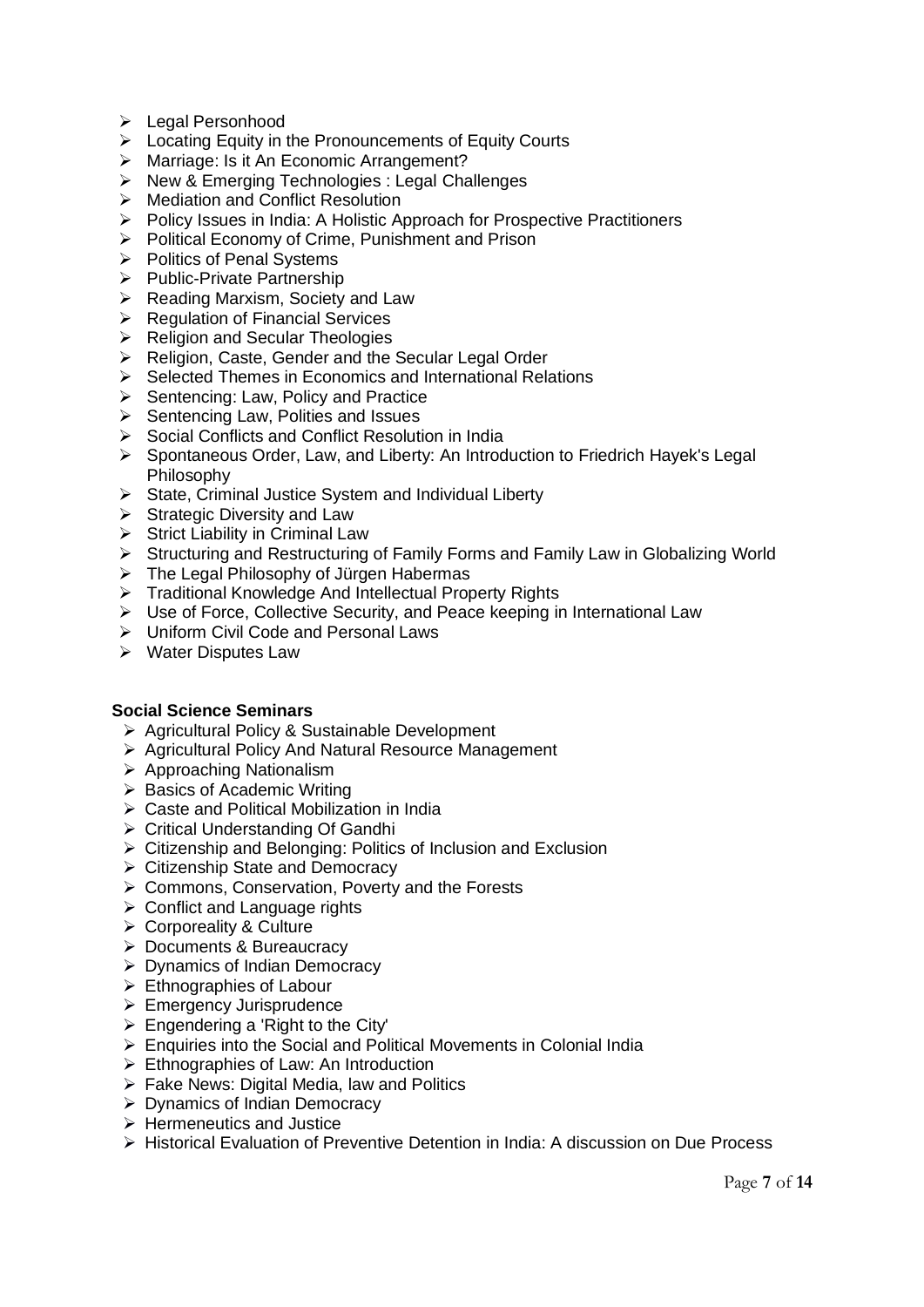- $\triangleright$  Into the Colonial and Out of It: Caste, Gender and Other Subject Positions.
- ➢ Industrial Relations: An Introduction
- ➢ International Intellectual Property
- ➢ Introduction to Research and Researching
- ➢ Justice in the age of Capitalism and Colonialism
- ➢ Language, Language Rights and the Law
- ➢ Language Policy, Language in Human Rights, Language Imperialism, Languages and Linguistic Genocide in Education, Language Ecology
- ➢ Law and Culture
- ➢ Law and Politics of Food and Nutrition
- ➢ Law and Religion: National, international and Comparative Perspectives
- ➢ Law and Society
- ➢ Locating Texts: Methods and Forms
- ➢ Learning Through Performance
- $\triangleright$  Madness, Disability and the Normal
- ➢ Marginalised Societies
- ➢ Political Ecology
- ➢ Politics and Society: Characterization of the Modern State
- ➢ Politics of Penal System
- ➢ Politics of Audi-Visual Semiotics of the Landscapes, Linguistic Justice and Law
- ➢ Populism
- ➢ Predistribution, Liberal Socialism and Property-Owning Democracy
- ➢ Pscho-Analysing Politics in the Context of Human Behavior
- ➢ Reading and Writing Multilingual Legal Contexts: Policies, Practices and Problematics
- ➢ Reflections on Violence
- ➢ Religion, Caste, Gender and the Secular Legal Order
- ➢ Social Movements
- ➢ Sovereignty
- ➢ State, Citizenship and Democracy
- $\triangleright$  Theatre and the Law
- $\triangleright$  The many Geographies of the Law
- ➢ Text and Context in the Study of Law and Literature
- ➢ The Small Voice of Literature by Nobel Laureates from the Margins
- ➢ Tracing Patterns in Acts of Resistance
- ➢ Terrorism Trails
- ➢ Understanding Silence

## **One year LL.M. programme:**

The LL.M. programme offered at NALSAR is intensive since it combines taught courses and sustained research work. The University confirms to the guidelines laid down by the University Grants Commission (UGC) while prescribing the credits for each course to reflect the course load. Students must complete three mandatory subjects (carrying 4 credits each), six optional subjects (carrying 3 credits each) and a dissertation (carrying 6 credits) as part of the one-year LL.M. programme. Since NALSAR has tailored its LLM for persons who wish to pursue a career in academics, it encourages students to explore their interests in a range of areas instead of anchoring on any one field right from the start of the programme. We believe that no one can be a specialist without being a generalist. Since universities look for generalists rather than specialists in their fresh recruits, a very wide range of courses are offered to widen horizons and maximize learning.

In the same spirit of exploration and exposure, the University does not require postgraduate students to opt for specialization at the start of the programme. Instead, they have to work towards a specialisation over the course of the academic year. A postgraduate student has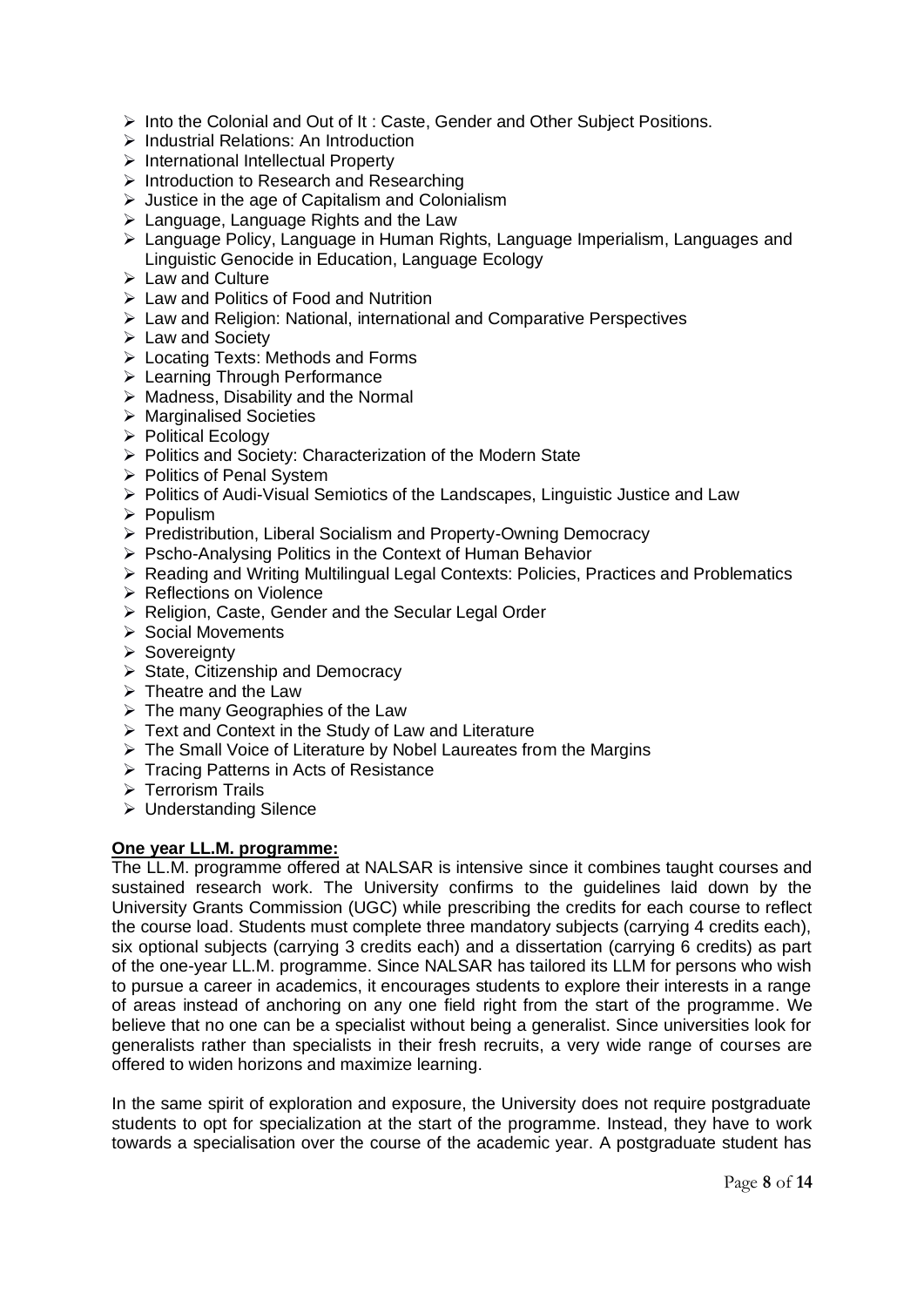to complete at least 18 credits of coursework in their preferred area of specialization in order to obtain the same. Subject to the availability of teaching expertise and the university rules on the minimum number of enrolments required for transacting a course, the University has usually offered optional courses which may lead to specializations in the following areas:

- (i) Corporate and Commercial laws;
- (ii) Criminal Law;
- (iii) Environmental Law;
- (iv) Family Law;
- (v) Intellectual Property;
- (vi) International Trade and Business Law;
- (vii) Legal Pedagogy and Research and
- (viii) Public Law and Legal Theory

Applicants for the LL.M. programme are advised to opt for NALSAR if they have an interest in pursuing careers in teaching and research. NALSAR graduates are coveted by law schools all over the country as the university's program of teaching assistantship provides live teaching opportunities. Students who are planning to appear for the civil services and judicial services examinations have also found the program to be useful alongside their own preparatory efforts. Applicants must note that this programme has not been designed to facilitate recruitment in commercial law firms or business houses and such opportunities are pursued by students solely by their own efforts.

## **Financial Aid and Scholarships:**

University has an allocated budget for the scholarships to benefit the student community who are in need of financial assistance to continue their studies at NALSAR. The Scholarship Regulations, 2021 of the University is committed to help the students who are below the poverty line. To ensure that no one is deprived of education due to financial difficulty, the Scholarship is sanctioned mainly on the basis of means. There would be some full freeships. The revised Regulations have simplified the process and provide for the speedy disbursal.

#### **PhD. Programme:**

The PhD programme at NALSAR is an integral part of the larger research pursuits of the University. Scholars with a Master's degree in law, social sciences, humanities or management can apply to join the doctoral program. Persons with JRF-NET can apply with a tentative research proposal in fields in which expertise exists in the university. Persons without JRF-NET can submit such proposal if they successfully clear the written screening test conducted by the University. The application details and date of exam are notified on the NALSAR website every year.

#### **2-year full-time M.B.A. programme:**

In a pioneering move among the National Law Universities (NLUs), NALSAR started a twoyear M.B.A. (Master's in Business Administration) programme in 2013 with the aim of integrating higher education in law with management studies. This programme offers specializations in Corporate Governance, Court Management, Financial Services & Capital Markets, Sustainability and Innovation Management, Marketing Management, Human Resource Management and Business Regulations.

#### **5-year BBA MBA programme (IPM):**

The five-year Integrated Programme in Management (IPM) at NALSAR has been uniquely designed for young ignited minds aspiring to pursue a career path in Business Management. It is designed as a comprehensive management programme for students after class XII. The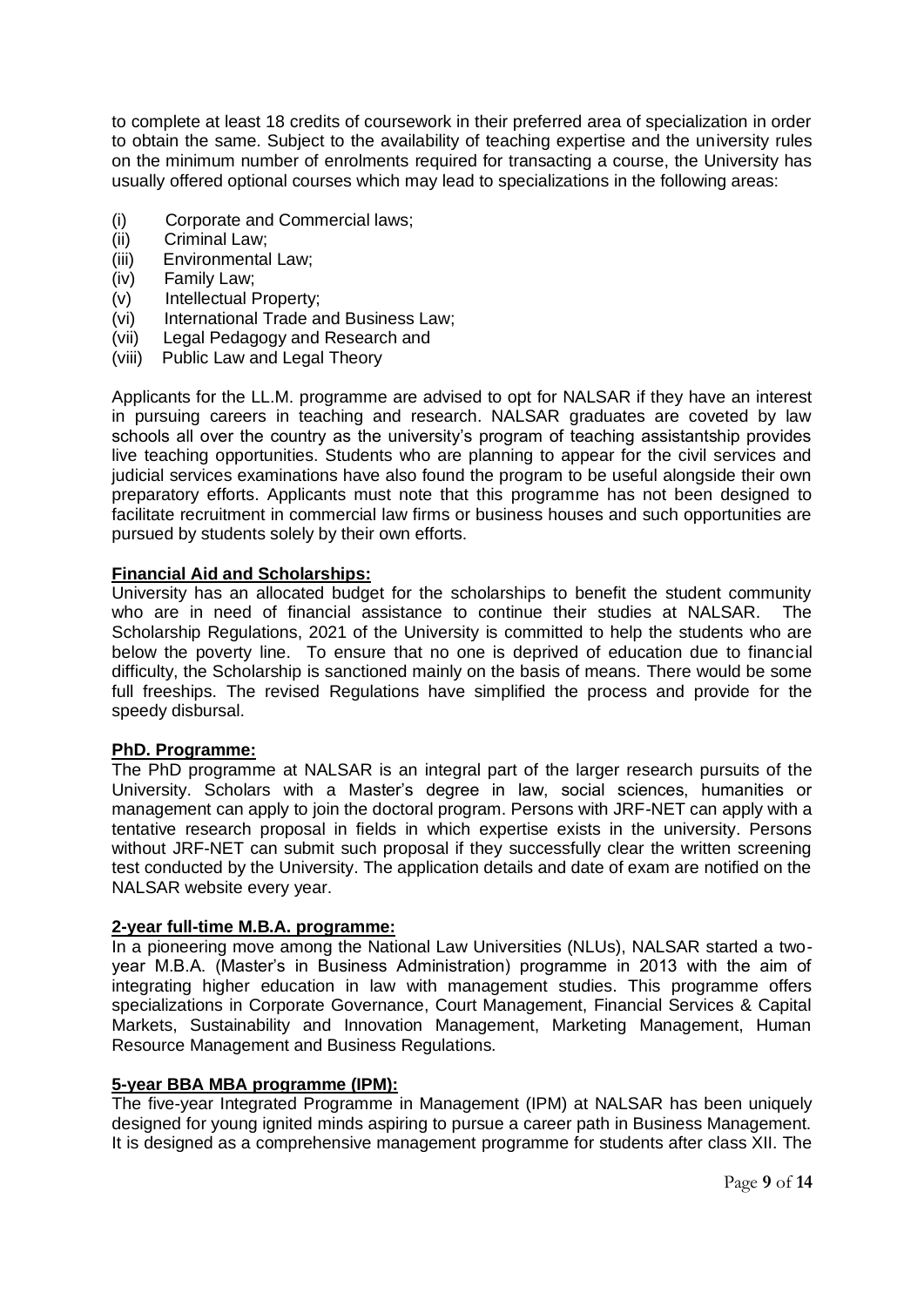students would be awarded Bachelor of Business Administration (BBA) and Master of Business Administration (MBA) by NALSAR after successful completion of five years of this programme. Located in a conducive learning environment, NALSAR promises to offer the best of management education embedded with the law to produce legally aware managers with critical problem-solving ability and skills to manage extremely dynamic business scenarios with the best-in-class faculty. The IPM programme promises a constant dialogue with business leaders, thought leaders, civil society actors and academicians for providing strong bedrock for the future managers.

Consisting of fifteen trimesters spread across five years, the first 3 years of the programme are aimed at providing strong theoretical underpinnings, conceptual and practical insights in various areas including philosophy, psychology, mathematics, economics, law and management. The last 2 years are aimed at nurturing holistic transformation from students into future business leaders and managers.

This programme offers a voluntary exit option to the students after successfully completing the programme requirements at the end of 3 years and such students shall be awarded a degree of Bachelor of Business Administration (BBA). The details of the admission process, seat matrix, fees etc. are available at: <https://doms.nalsar.ac.in/ipm/>

## **Programmes for Professionals:**

To reach out to a larger segment of the population, the University offers several Degrees and Diplomas which are taught through the distance mode.

Two Year M.A. and One Year Advanced Diploma Programmes are offered in several areas that have practical relevance. The Directorate of Distance Education offers M.A. Programmes in Aviation Law & Air Transport Management; Security & Defence Laws; Space & Telecommunication Laws; Maritime Laws; Criminal Law & Forensic Science; International Taxation and Animal Protection Laws. One Year Advanced Diploma Programmes are offered in Patents Law; Media Laws; Cyber Laws; International Humanitarian Law; Animal Protection Laws; Alternative Dispute Resolution; Family Dispute Resolution; Drafting, Negotiation & Enforcement of Contracts; Aviation Law & Air Transport Management; Maritime Laws; Criminal Law & Forensic Science; Financial Services & Legislations; GIS & Remote Sensing Laws; Corporate Taxation and Cyber Security & Data Protection Laws.

These courses are transacted through periodic contact classes with examinations held at the end of the academic year or the corresponding semester. Graduates of any discipline are eligible to apply. There is a provision for Lateral Admission in the Second Year M.A. Programme for the candidates enrolled for the One Year Advanced Diploma, where both the programmes are offered in the same specialization, subject to fulfillment of the conditions specified in the Programme Regulations. In the same manner, a candidate enrolled for a M.A. Programme may opt to exit after the completion of the first year, in which case, the University will award the Advanced Diploma Certificate in the said specialisation. Applications for admissions to these Degrees and Diplomas offered through Distance mode are invited on an annual basis, usually between March and July. Assessments are usually held in December and May. For the details about applying to these programmes, please visit: [www.dde.nalsar.ac.in;](http://www.dde.nalsar.ac.in/) [www.nalsarpro.org](http://www.nalsarpro.org/)

#### **Collaborations with Foreign Universities:**

In recognition of the increasing importance of comparative and international dimensions of higher education, the University has signed Memorandums of Understanding (MoUs) with more than 30 foreign Universities located in the United States of America, Canada, United Kingdom, Germany, Switzerland, Australia, Israel, The Netherlands, Singapore, Brunei and Spain. These MoUs provide for the exchange of faculty members and students as well as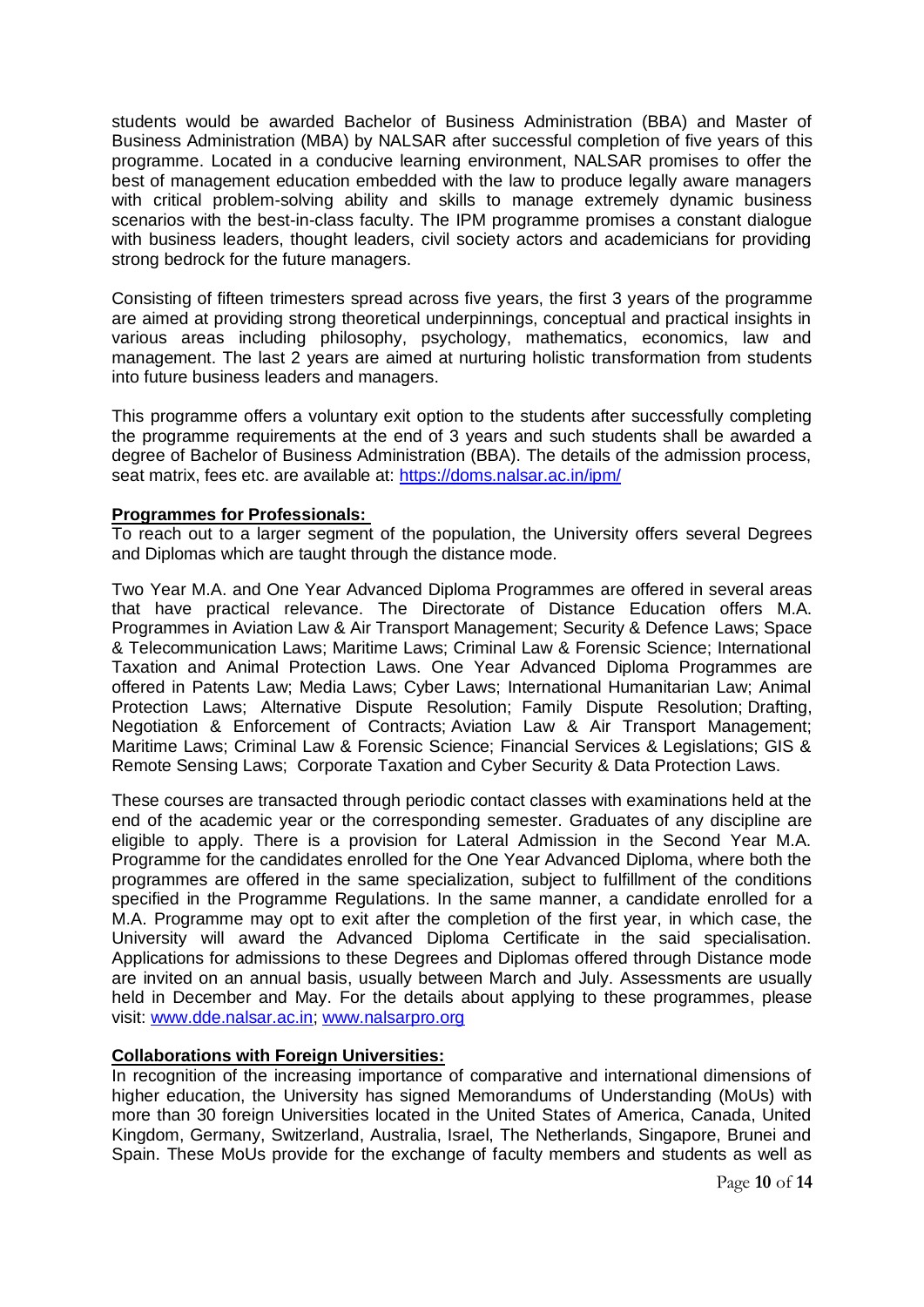the pursuit of collaborative research projects. These partnerships enable our students to develop a rich understanding of cultures from other parts of the world and consequently enhance the quality of discussions and scholarship at NALSAR. Approximately 20-25 students get the opportunity to study at foreign universities in every academic year.

## **Faculty:**

NALSAR has a team of highly dedicated and competent faculty, comprising of a good mix of experienced scholars and young talent. The faculty has been drawn from prestigious national and international universities. Additionally, NALSAR has an 'open-door' policy for its alumni to supplement the teaching efforts of its faculty. In addition to teaching, faculty members are engaged in various research projects that are on the cutting edge issues of law and policy reform.

#### **Research Centres:**

To create support structures for advanced learning and creative scholarship, NALSAR has set up dedicated research centres whose activities are co-ordinated by Directors / Coordinators nominated by the Vice-Chancellor for each Centre. The broad mandate of these centres is to produce scholarly publications, policy recommendations on drafting State and Central Legislations; newsletter publications connected to these areas; and to offer Master's/Diploma Certificate courses through the Distance and Online mode apart from organizing guest lectures and discussions. As mentioned above, there are several research projects that are anchored by faculty members.

#### **Facilities:**

The campus is spread over 50 acres and is located 26 kilometers away from the city of Hyderabad. Students are provided with double occupancy rooms in the Halls of Residence with a common Dining Hall facility. Subject to availability, some single rooms may be allotted to senior students. The Halls of Residence have common room facilities including a functional Gym, provision for Indoor Games, Badminton courts and Television. The campus is Wi-Fi enabled with State of Art internet architecture with minimum dedicated broadband speed of 20 Mbps which supports 4G video calling. The Library has a rich collection of books, journals (printed and electronic) and e-databases. NALSAR also has a state-of-art Moot Court Hall, video conferencing facilities, a football stadium, two tennis courts, and separate basketball and volleyball courts for boys and girls. All buildings, including the Halls of Residence, are powered with diesel generators for twenty-four hour power back-up. The University has a Health Centre with Medical Officer, Dentist and two Resident Nurses along with one Lab Technician. In addition, the University has a Counseling Centre with two Counselors available online and offline.

#### **Eligibility for Admission**

The eligibility is as per CLAT – 2022 Notification. For details see CLAT website.

To be eligible for admission under the **Resident Student of Telangana category seats,** in addition to complying with the eligibility as per CLAT-2022, candidates must fulfill the following conditions and must secure appropriate rank in order of merit in CLAT-2022:

(i) **For admission to 5-Year B.A., LL.B. (Hons.) Course**–a student who after studying in the State of Telangana for four consecutive years appears for the qualifying examination in the Telangana State **(or)** A student who has in the previous seven years resided in the State of Telangana for at least a period of four years, and completed the qualifying examination, i.e., 10+2 or equivalent from the educational institutions in the State of Telangana.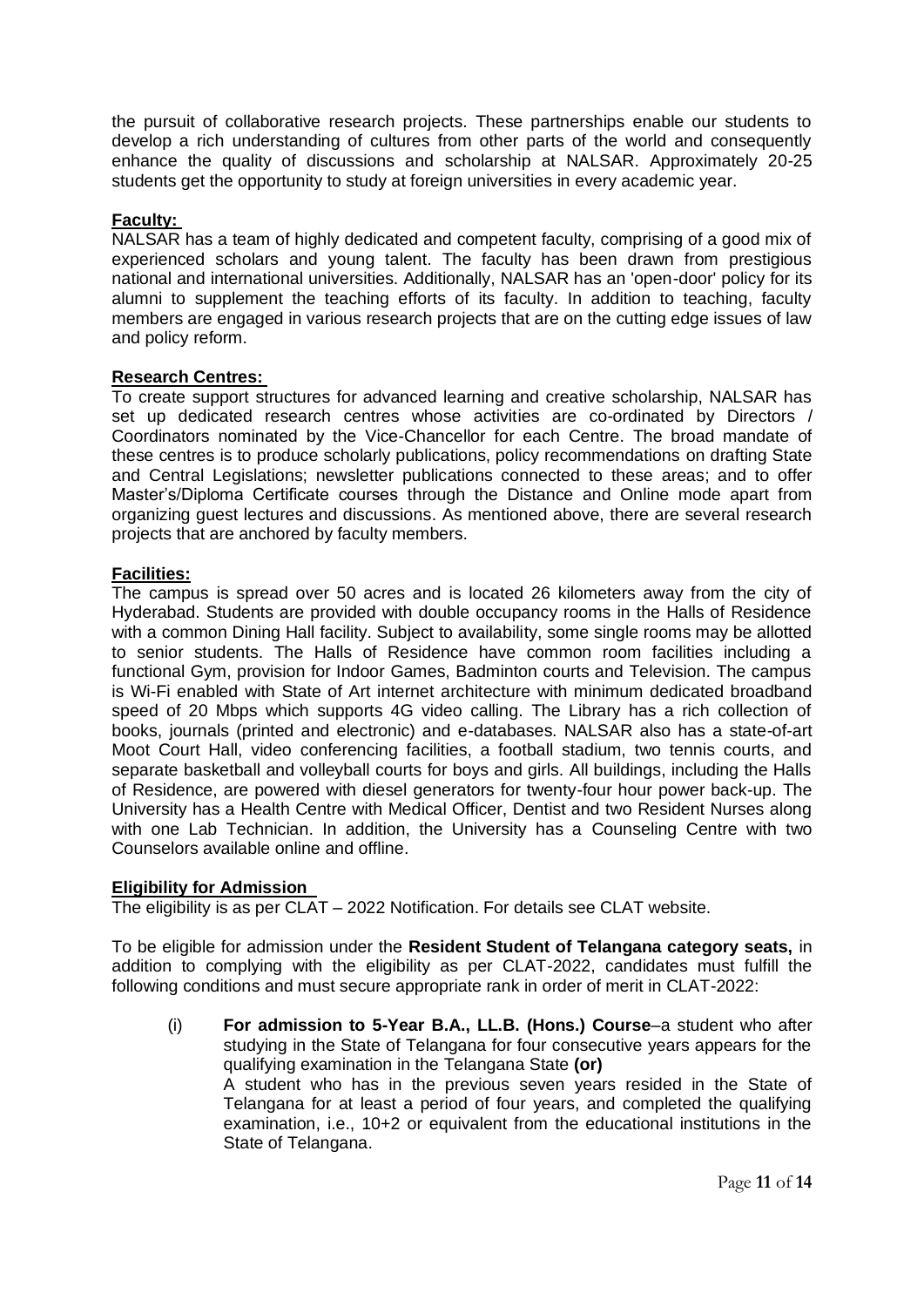(ii) **For admission to LL.M. Course** - a student who after studying in the State of Telangana for four consecutive years appears for the qualifying examination in the Telangana State **(or)** A student who has in the previous seven years resided in the State of Telangana for at least a period of four years, and completed the qualifying examination, i.e., LL.B. from the educational institutions in the State of Telangana.

## **Intake and Reservation**

|                        |                 | <b>B.A., LL.B. (Hons.)</b> |                    | LL.M.        |                  |                 |  |
|------------------------|-----------------|----------------------------|--------------------|--------------|------------------|-----------------|--|
| Category               | TOTAL<br>No. of |                            | Number of          | <b>TOTAL</b> | No. of           | <b>Number</b>   |  |
|                        | <b>Seats</b>    | <b>Seats for</b>           | <b>Seats for</b>   | <b>Seats</b> | <b>Seats for</b> | of Seats        |  |
|                        | Category-       | All India                  | <b>Resident</b>    | Category-    | <b>All India</b> | for             |  |
|                        | wise            | candidates                 | <b>Students of</b> | wise         | candidates       | <b>Resident</b> |  |
|                        |                 | (75%)                      | Telangana          |              | (75%)            | <b>Students</b> |  |
|                        |                 |                            | (25%)              |              |                  | of              |  |
|                        |                 |                            |                    |              |                  | Telangana       |  |
|                        |                 |                            |                    |              |                  | (25%)           |  |
| Unreserved             | 66              | 51                         | 15                 | 33           | 25               | 08              |  |
| <b>Scheduled Caste</b> | 19              | 14 (15%)                   | 05 (15%)           | 09           | (15%)<br>07      | 02 (15%)        |  |
| Scheduled Tribe        | 08              | 07 (7.5%)                  | 01 (6%)            | 04           | 03 (7.5%)        | 01 (6%)         |  |
| OBC / BC (Non          | 26              | 17 (18%)                   | 09 (29%)           | 14           | 10 (20%)         | 04 (29%)        |  |
| <b>Creamy Layer)</b>   |                 |                            |                    |              |                  |                 |  |
|                        |                 |                            | $(A(7%)-02;$       |              |                  | $(A(7%)-01;$    |  |
|                        |                 |                            | $B(10\%) -03;$     |              |                  | $B(10\%)$ -     |  |
|                        |                 |                            | $C(1\%) -01;$      |              |                  | 01;             |  |
|                        |                 |                            | $D(7%)-02;$        |              |                  | $C(1\%) -00;$   |  |
|                        |                 |                            | $E(4\%) -01$       |              |                  | $D(7%)-01;$     |  |
|                        |                 |                            |                    |              |                  | $E(4\%) -01$    |  |
| <b>EWS</b>             | 13              | 10 (10%)                   | 03 (10%)           | 06           | 05 (10%)         | 01<br>(10%)     |  |
| <b>TOTAL SEATS</b>     | 132             | 99                         | 33                 | 66           | 50               | 16              |  |

• 30% (39 seats for B.A.,LL.B.(Hons.) course and 19 seats for LL.M. course) Horizontal reservation shall be applicable for Female candidates for admission to B.A.,LL.B.(Hons.) and LL.M. courses.

- 05% {06 seats for B.A.,LL.B.(Hons.) course and 03 seats for LL.M. course} Horizontal reservation shall be applicable for Persons with Benchmark Disabilities (PWD).
- **Three additional candidates may be admitted over and above the sanctioned intake under All India Unreserved Category every year for B.A., LL.B. (Hons.) and LL.M. courses to meet the future vacancies due to withdrawal of candidates after admissions.**
- **For admission against the reserved category seats, the candidate will have to submit the relevant certificate issued by the competent authority in the prescribed format.**

**Note: Kindly visit University website [www.nalsar.ac.in](http://www.nalsar.ac.in/) for more details.**

**The Intake and Reservations may vary as per the decision of the University Bodies.**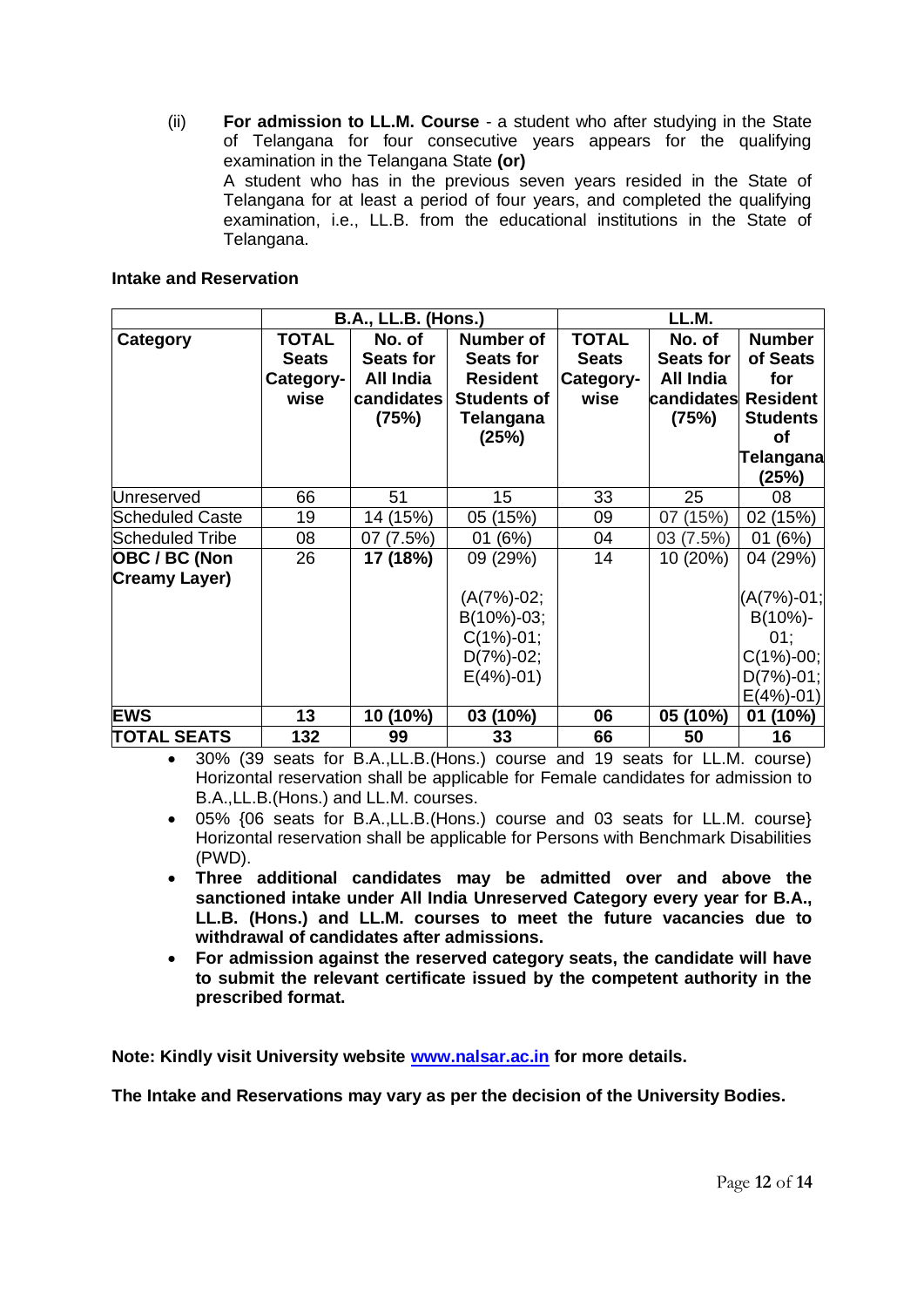If a candidate belonging to reserved category (vertical reservation category) qualifies for admission under Unreserved category as per merit, then the candidate shall be considered against the Unreserved category seat only and not against the reserved category seat.

**Conversion policy for vacant seats of various categories:** The flow chart for conversion of vacant seats of various categories shall be as indicated below:

- All India S.C.  $\rightarrow$  All India S.T.  $\rightarrow$  All India Unreserved
- All India S.T.  $\rightarrow$  All India S.C.  $\rightarrow$  All India Unreserved
- All India OBC-NCL  $\rightarrow$  All India Unreserved
- All India EWS → All India Unreserved
- Resident Students of Telangana Unreserved → All India Unreserved
- Resident Students of Telangana S.C.  $\rightarrow$  Resident Students of Telangana S.T.  $\rightarrow$  All India S.C.  $\rightarrow$  All India S.T.  $\rightarrow$  Resident Students of Telangana Unreserved  $\rightarrow$  All India Unreserved
- Resident Students of Telangana S.T.  $\rightarrow$  Resident Students of Telangana S.C.  $\rightarrow$  All India S.T.  $\rightarrow$  All India S.C.  $\rightarrow$  Resident Students of Telangana Unreserved → All India Unreserved

| • Resident Students of Telangana BC-NCL $\rightarrow$<br>Students of Telangana Unreserved | $\rightarrow$ |  | All India Unreserved | All India OBC-NCL $\rightarrow$ Resident |
|-------------------------------------------------------------------------------------------|---------------|--|----------------------|------------------------------------------|
| • Resident Students of Telangana EWS $\rightarrow$                                        |               |  |                      | All India EWS $\rightarrow$ Resident     |

# Students of Telangana Unreserved → All India Unreserved

## **Direct Admission**

26 (twenty six) seats are allocated to Foreign Nationals for the B.A., LL.B. (Hons.) course out of which 5 (five) seats are for candidates from SAARC Countries, 11 (eleven) seats for candidates from Non-SAARC Countries and 10 (ten) seats for ICCR / Government of India nominees.

13 (thirteen) seats are allocated to Foreign Nationals for the LL.M course out of which 3 (three) seats are for candidates from SAARC Countries, 5 (five) seats for candidates from Non-SAARC Countries and 5 (five) seats for ICCR / Government of India nominees.

The candidates who possess citizenship of a country other than India shall only be considered under this Category. **Foreign Nationals, need not take CLAT-2022 and should apply directly to NALSAR. The Admission Notification for Foreign Nationals category will be notified during January every year on the University website.**

**Conversion policy for vacant seats of Foreign Nationals category:** The flow chart for conversion of vacant seats of Foreign Nationals category shall be as indicated below:

- SAARC  $\rightarrow$  Non-SAARC  $\rightarrow$  ICCR / Government of India Nominees
- Non-SAARC → SAARC → ICCR / Government of India Nominees
- ICCR / Government of India Nominees → Non-SAARC → SAARC